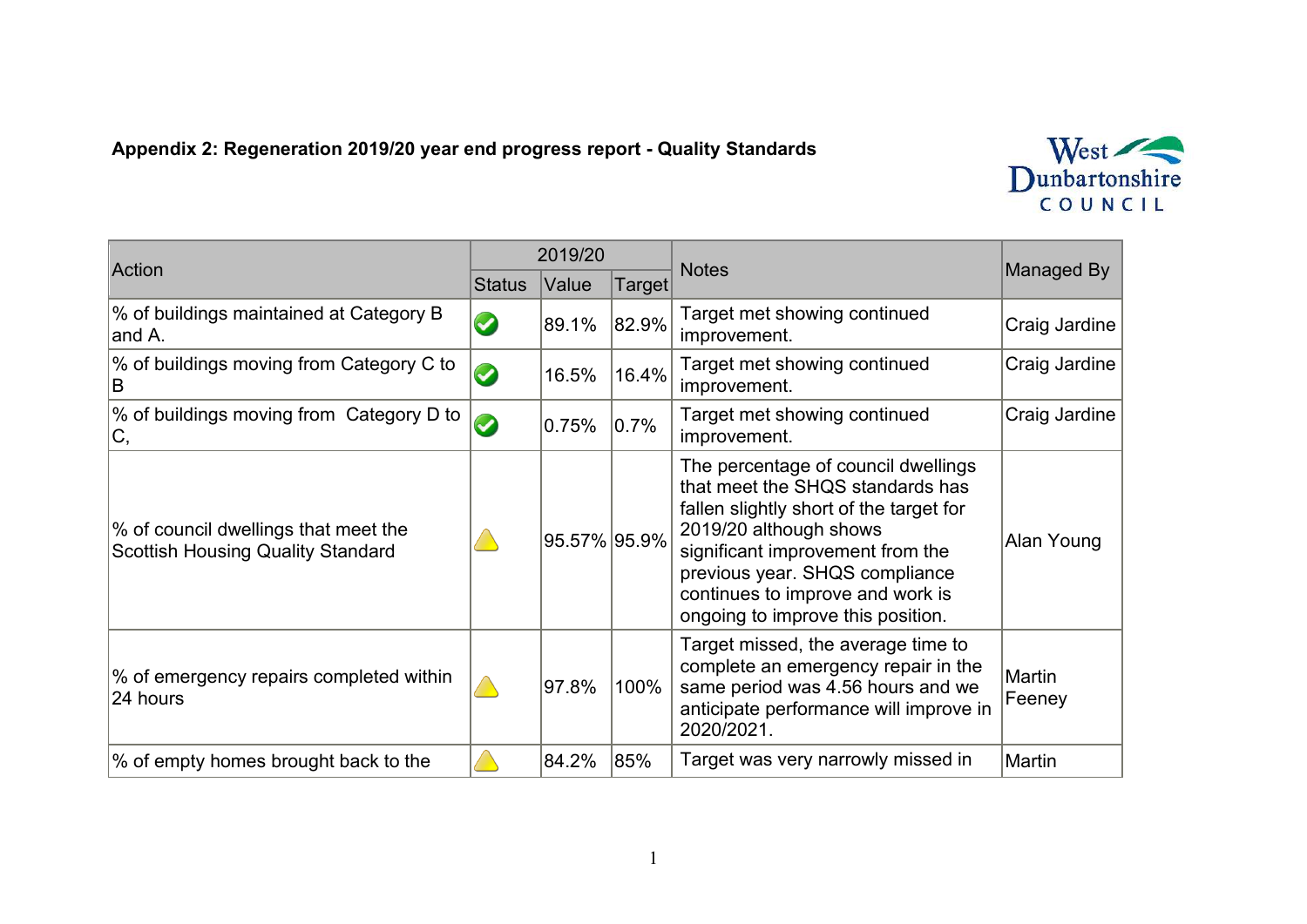| Action                                                                                                                                                                             | 2019/20               |              |        |                                                                                                                                                                                                                                                                                                                                                                                                                                                                                                                               |                         |
|------------------------------------------------------------------------------------------------------------------------------------------------------------------------------------|-----------------------|--------------|--------|-------------------------------------------------------------------------------------------------------------------------------------------------------------------------------------------------------------------------------------------------------------------------------------------------------------------------------------------------------------------------------------------------------------------------------------------------------------------------------------------------------------------------------|-------------------------|
|                                                                                                                                                                                    | <b>Status</b>         | Value        | Target | <b>Notes</b>                                                                                                                                                                                                                                                                                                                                                                                                                                                                                                                  | Managed By              |
| Council's re-let standard within 10 days                                                                                                                                           |                       |              |        | the period and was slightly down from<br>2018/2019. This was mainly due to a<br>reduction in overtime working.                                                                                                                                                                                                                                                                                                                                                                                                                | Feeney                  |
| % of properties that require a gas safety<br>record which had a gas check and record<br>completed by the anniversary date                                                          | $\bullet$             | 100%         | 100%   | Target has been met and shows<br>continued performance over the last 3<br>years.                                                                                                                                                                                                                                                                                                                                                                                                                                              | <b>Martin</b><br>Feeney |
| Annual review and assessment of ISO<br>9001:2015 successfully completed<br>ensuring continuing suitability and<br>conformance with no major non-<br>conformance issues identified. | $\blacktriangleright$ | Achiev<br>ed | Yes    | The annual assessment of Building<br>Services' quality management system<br>was completed on the 6 & 7 May<br>2020. The outcome of the audit was:<br>the objectives of the audit were met<br>and certification to ISO9001:2015 is<br>confirmed as continuing.                                                                                                                                                                                                                                                                 | Martin<br>Feeney        |
| Average time taken to complete medical<br>adaptations                                                                                                                              |                       | 67.72        | 43     | Whilst the average time taken has<br>maintained a similar performance to<br>18/19 and has reduced significantly<br>from 17/18 performance, the target<br>has not been met. In-year<br>performance analysis has identified<br>that some long term applications<br>have taken more time to complete<br>than anticipated. This is due to a<br>number of contributing elements such<br>as, design and permission processes,<br>access to property and<br>completion/scheduling of works. All<br>key contributors continue to work | Alan Young              |